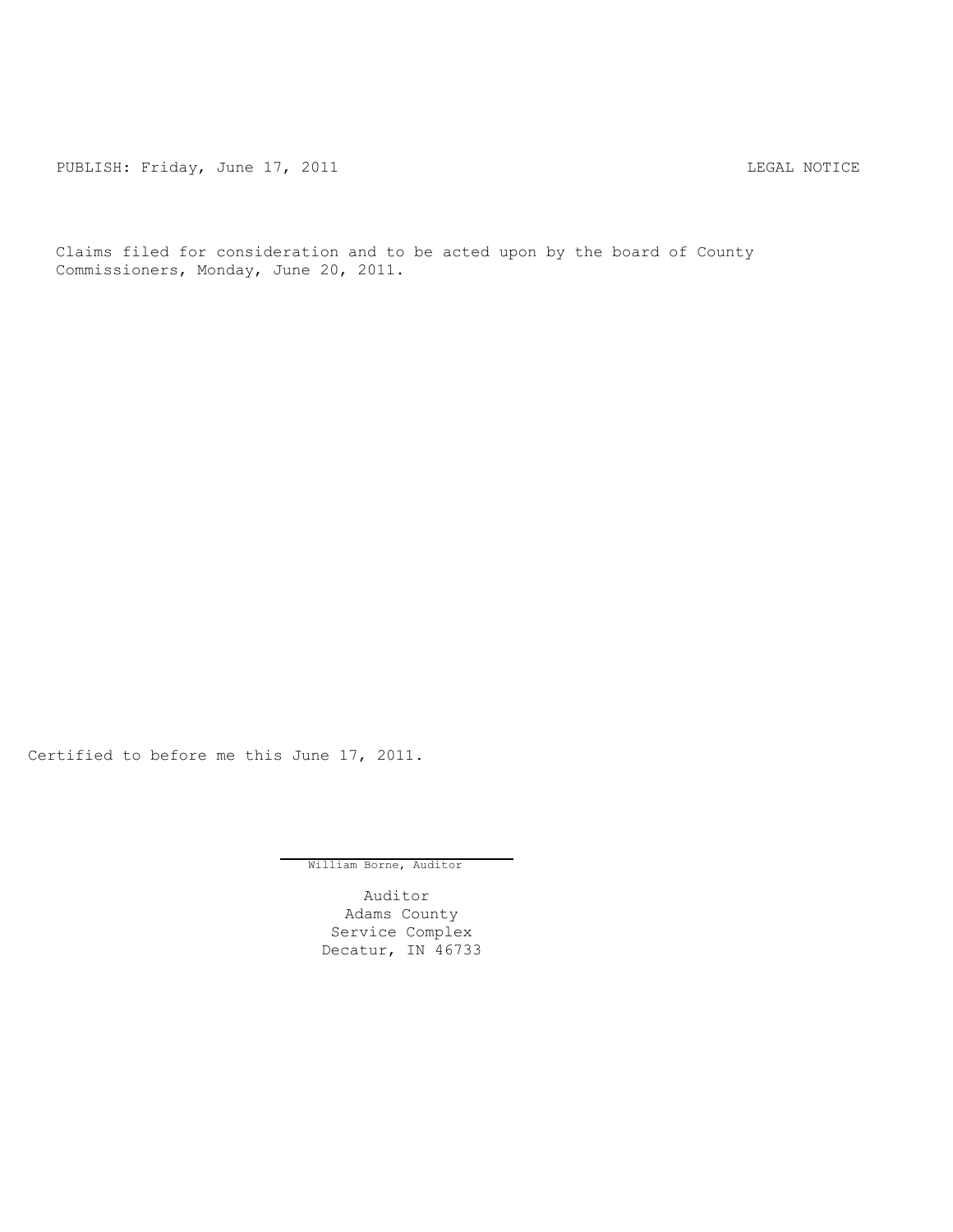

## **Claims Docket for Newspaper Adams County, Indiana**

## For Period: **5/10/2011** to **5/31/2011**

*313 W. Jefferson St. Decatur, IN 46733 (219) 724-2600*

## Date Claims to be Paid: **6/20/2011**

| <b>Vendor</b>                   | Amount    | <b>Vendor</b>                    | <b>Amount</b> |
|---------------------------------|-----------|----------------------------------|---------------|
| <b>Adams County Auto Supply</b> | 49.11     | Adams County Economic Dev        | 38,313.50     |
| Adams Memorial Hospital         | 60,620.25 | <b>Adams County Treasurer</b>    | 52,500.00     |
| Indiana Michigan Power          | 16,720.80 | Appraisal Research Corpor        | 790.00        |
| Arnold Lumber Company           | 34.80     | Baker And Sons Plumbing &        | 1,631.55      |
| Berne Ready Mix                 | 574.79    | <b>Berne Police Department</b>   | 333.00        |
| Berne Tri-Weekly News           | 8.37      | Hoosier Blue Flame               | 137.50        |
| Bowers, Charles                 | 2,333.33  | Chet's Pest Control              | 120.00        |
| Cintas Location #338            | 68.00     | City Of Decatur                  | 4,916.92      |
| Decatur True Value              | 15.21     | <b>Complete Printing Service</b> | 603.00        |
| Weber, Daniel                   | 20.00     | Sigworth, Darrell W.             | 498.80        |
| Decatur Chamber Of Commer       | 10.00     | Decatur Daily Democrat           | 104.49        |
| Decatur Dental Service          | 1,458.00  | Decatur Tire Center              | 39.20         |
| Douglas L. Bauman               | 50.00     | Kiess, Duane A.                  | 100.00        |
| Erie Haven                      | 1,374.87  | Geneva Police Department         | 68.50         |
| Gordon Food Service             | 5,380.25  | Haywood Printing Company         | 434.35        |
| Hilty Engine Service            | 20.70     | I C O Training Fund              | 16.00         |
| Imaging Office Systems, I       | 1,249.05  | Indiana State Police Trai        | 88.00         |
| <b>Innovative Concepts</b>      | 6,366.75  | Janitors Supply Company          | 130.87        |
| Franz, Jean                     | 217.76    | Spaulding, Joe                   | 422.96        |
| K-Mart                          | 414.62    | Kiess Electric                   | 770.00        |
| L & S Distributing              | 6,430.67  | Maddock Industries, Inc.         | 79.44         |
| Gresla, Mark S. Md              | 420.25    | Meshberger Brothers Stone        | 2,671.98      |
| Minds Eye Graphics              | 12.88     | Moser Motor Sales, Inc.          | 499.17        |
| National Oil And Gas            | 1,616.78  | Nipsco                           | 3,194.00      |
| Park Center, Inc.               | 88,933.50 | Miller, Patrick                  | 446.82        |
| Portland Motor Parts, Inc       | 199.80    | Smitley, Ronnie L.               | 100.00        |
| Roto-Rooter                     | 220.00    | Selking International            | 52.50         |
| Shell Fleet Plus                | 83.76     | Sport Form                       | 19.00         |
| Baumann, Steve                  | 50.00     | <b>Summit Radiology</b>          | 273.75        |
| Smith, Teryl R.                 | 55.00     | Print Shop                       | 1,392.95      |
| Top Supply Company              | 103.78    | <b>Tractor Supply Company</b>    | 101.71        |
| Tri-State First Aid             | 54.75     | U.S. Postmaster                  | 10,219.00     |
| West Payment Center             | 439.00    | Witham Toxicology Laboratory     | 1,778.00      |
| Christopher E. Harvey           | 103.84    | Fred A. Schurger                 | 187.50        |
| Cook, Russell E.                | 20.00     | Burry, Herman, Miller, Brown     | 943.60        |
| Swiss City Veterinary           | 340.00    | National Serv-All #091           | 134.92        |
| Wards The Sign It Shop          | 143.00    | CenturyLink                      | 910.40        |
| Paul Norr                       | 66.00     | Tom Magnan                       | 26.00         |
| Thyssenkrupp Elevators          | 1,320.19  | Duane Moser                      | 2,532.00      |
| Hobart Sales And Service        | 345.35    | Indiana State Bar Associa        | 300.00        |
| Association Of Prosecutin       | 300.00    | Nowak Supply Company, Inc.       | 546.50        |
| <b>B</b> Secure Alarm Systems   | 97.87     | Mary Beery                       | 179.21        |
| <b>Energy Products</b>          | 223.94    | Nimco, Inc.                      | 601.70        |
| Don Myers Plumbing              | 189.12    | B & K Hydraulics                 | 27.00         |
| <b>Summit City Reporting</b>    | 212.91    | W. A. Jones And Son              | 4,603.34      |
| Richard Clutter                 | 20.00     | Chad W. Sprunger                 | 1,378.05      |
| Rex Marbach                     | 171.00    | Zurcher Tire, Inc.               | 249.41        |
| Tom Magnan/Special Needs        | 232.01    | Kristina Buckner                 | 90.66         |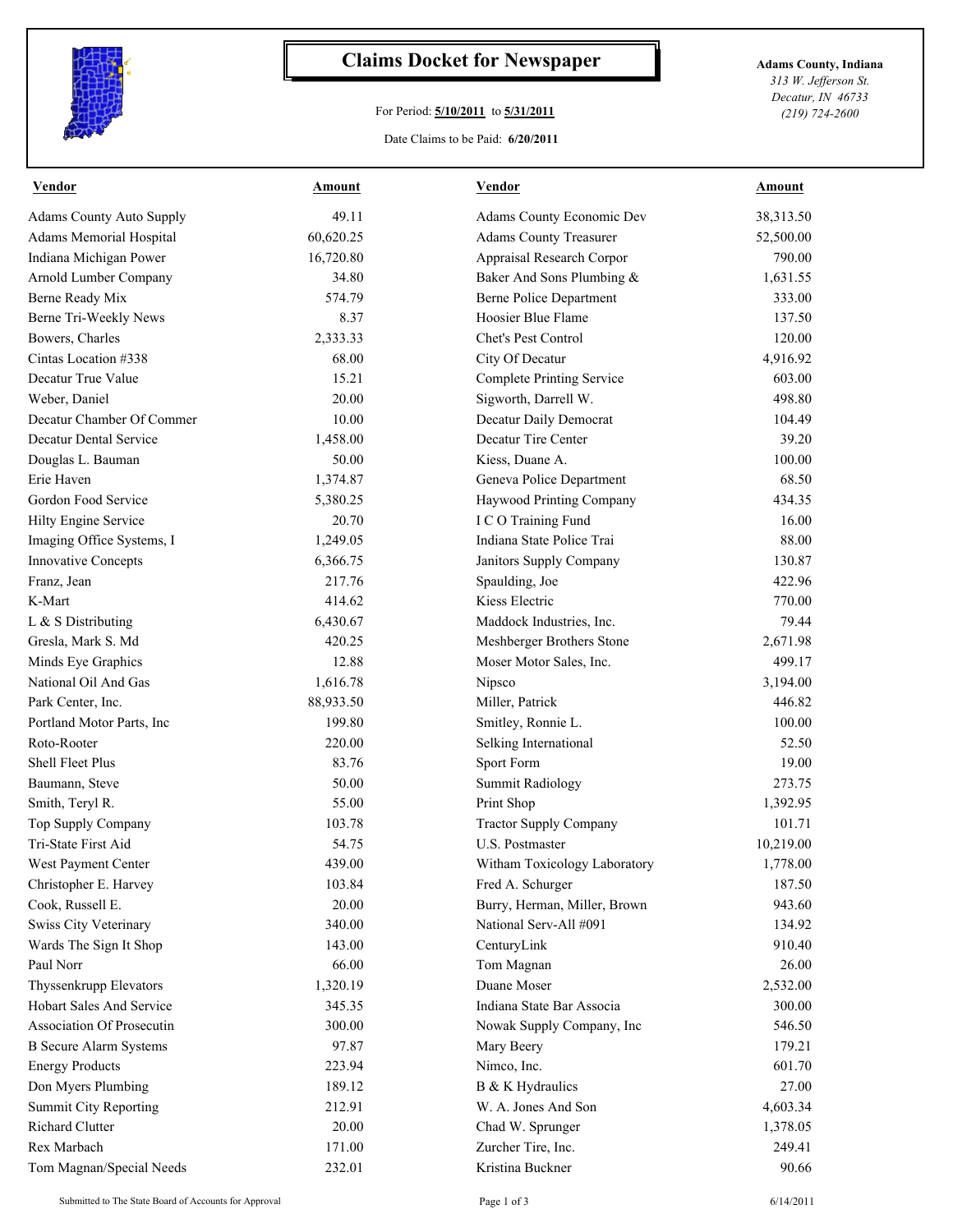| 199,872.74<br>6,493.47<br>Benicomp, Inc<br>Harvest Land Co-op<br>Adams County Truck Repair<br>Wal-Mart<br>49.85<br>3,796.58<br>Advanced Imaging Solutions, Inc.<br>Indiana Drug Enforcement Association<br>31.65<br>20.00<br>463.50<br>Simon's Unit-Step Manufacturing<br>94.16<br>Impac<br>J. Marlene Ebert<br>15.42<br>Leslie W. Marckel<br>20.00<br>Adams County Sheriff<br>158.00<br>VoMac Trucks Sales & Service<br>1,182.52<br>425.24<br>Allen County Auditor<br>Michael G. Werling<br>357.50<br>Indiana Lawyer<br>35.00<br>1,950.00<br>Maximus, Inc.<br>Kim A. Fruechte<br>20.00<br>Kelly Werich<br>64.04<br><b>Edwin Ford</b><br>Troyer's<br>2,817.56<br>20.00<br>Randy Colclasure<br>50.00<br>Dave Schirack Construction<br>1,111.00<br><b>Uricks Trucking</b><br>3,575.00<br><b>BSN</b> Sports Collegiate Pacific<br>1,938.27<br>Bi-County Services, Inc<br>Wayne Fiechter<br>129.00<br>3,276.00<br>Kevin Burkhalter<br>50.00<br>Kids Law<br>926.00<br>William Borne<br>1,074.65<br>Christopher B. Burke Engineering<br>3,604.50<br>Mark Mitchel / Petty Cash<br>59.09<br>Deborah A. Schantz<br>59.00<br>298.67<br>Henry R. Mayer<br>20.00<br>Jeter Systems Corporation<br>Verizon Wireless<br>576.75<br><b>Stationair's Express</b><br>97.82<br>Hitchcock Concrete, Inc.<br>ReusserDesign<br>2,122.48<br>1,250.00<br>Ian M. Gilbert<br>Schwartz Blacksmith, LLC<br>92.27<br>50.89<br>Plak Smacker<br>Chad Kukelhan<br>1,100.00<br>134.05<br><b>First National Bank</b><br>12.63<br>John August<br>56.32<br>Computer Age Technologies<br>1,500.00<br>Marco Developments, LLC<br>105.48<br>Farm Plan<br>396.73<br>Gregory A. Cook<br>20.00<br>LBH Chemical & Industrial<br>Fort Wayne Medical Laboratory<br>12.00<br>1,096.50<br>212.66<br>Spam Soap<br>Jeremy Wetter<br>1,350.00<br>91.52<br>Robert E. Rhoades<br>50.00<br>Gayla Reinhart<br>803.43<br>Carrie Freeman<br>24.37<br>Richard F. Thompson<br><b>IKON Office Solutions</b><br>936.23<br>Stan A. Stoppenhagen<br>20.00<br>Kevin McIntosh<br>69.11<br>Decatur Ace Hardware<br>633.90<br>Radio Shack<br>Association of Indiana Counties<br>149.98<br>30.00<br>Forensic Fluids Laboratories<br>500.00<br>First Response<br>64.00<br>William Grimm<br><b>Strategic Solutions</b><br>8,519.26<br>20.00<br>904.30<br>Phil Eicher<br>50.00<br>Centurylink Communications<br>96.40<br>Anna Steiner<br>50.00<br>Brenda Alexander<br>10.69<br>Tom Magnan-Cans for CoPays<br>Central Customer Charges<br>603.90<br>314.00<br>Eastern Alliance Insurance Company<br>Lynn Myers<br>4,265.63<br>965.08<br>Meyer Body Shop<br>99.51<br>Confirmdelivery.com<br>190.07<br>Ebberts Seed and Chemical<br>2,107.45<br>Masters Heating and Cooling<br><b>Indigital Telecom</b><br>4,311.88<br>304.95<br>GE Capital Information Technology Soluti<br>Alicia Bates<br>10,317.00<br>125.00<br>New Era Ag, LLC<br>505.20<br>Asphalt Material, Inc.<br>19,192.45<br>Wells County Surveyor<br>1,102.16<br>Eran Hackman<br>15.84<br>Patsy Smith<br>288.00<br>Derek C. Augsburger<br>20.00<br>Decatur Computer Repair<br>300.00<br>Mediacom, LLC<br>76.50<br>Commercial Filter Service<br>Todd A. Braun<br>523.56<br>286.13<br>A. C. Treasurer/ACH<br>Jerry Geimer Contracting<br>2,100.00<br>48,444.38<br>Numara Software, Inc.<br>1,250.00<br>Apple Inc.<br>3,775.95<br>Wieneke Law Office<br>228.00<br>John D. Patch<br>20.00<br>99.00<br>350.50<br>Apple Store, Keystone<br>Rolf Reporting, Inc.<br>100.00<br>The UPS Store #5010<br>49.15<br>John E. Hilty<br>Sherwin Williams/MAB Paints<br>North American Rescue, LLC<br>557.81<br>1,501.85<br>Hilton Garden Inn<br>155.68<br>560.00<br>Spartan Tactical Training Group<br><b>Emily Everett</b><br>20.00 | Indiana Dept. Of Workforc | 1,053.00 | Arthur J. Booth | 20.00 |
|--------------------------------------------------------------------------------------------------------------------------------------------------------------------------------------------------------------------------------------------------------------------------------------------------------------------------------------------------------------------------------------------------------------------------------------------------------------------------------------------------------------------------------------------------------------------------------------------------------------------------------------------------------------------------------------------------------------------------------------------------------------------------------------------------------------------------------------------------------------------------------------------------------------------------------------------------------------------------------------------------------------------------------------------------------------------------------------------------------------------------------------------------------------------------------------------------------------------------------------------------------------------------------------------------------------------------------------------------------------------------------------------------------------------------------------------------------------------------------------------------------------------------------------------------------------------------------------------------------------------------------------------------------------------------------------------------------------------------------------------------------------------------------------------------------------------------------------------------------------------------------------------------------------------------------------------------------------------------------------------------------------------------------------------------------------------------------------------------------------------------------------------------------------------------------------------------------------------------------------------------------------------------------------------------------------------------------------------------------------------------------------------------------------------------------------------------------------------------------------------------------------------------------------------------------------------------------------------------------------------------------------------------------------------------------------------------------------------------------------------------------------------------------------------------------------------------------------------------------------------------------------------------------------------------------------------------------------------------------------------------------------------------------------------------------------------------------------------------------------------------------------------------------------------------------------------------------------------------------------------------------------------------------------------------------------------------------------------------------------------------------------------------------------------------------------------------------------------------------------------------------------------------------------------------------------------------------------------------------------------------------------------------------------------------------------------------------|---------------------------|----------|-----------------|-------|
|                                                                                                                                                                                                                                                                                                                                                                                                                                                                                                                                                                                                                                                                                                                                                                                                                                                                                                                                                                                                                                                                                                                                                                                                                                                                                                                                                                                                                                                                                                                                                                                                                                                                                                                                                                                                                                                                                                                                                                                                                                                                                                                                                                                                                                                                                                                                                                                                                                                                                                                                                                                                                                                                                                                                                                                                                                                                                                                                                                                                                                                                                                                                                                                                                                                                                                                                                                                                                                                                                                                                                                                                                                                                                                        |                           |          |                 |       |
|                                                                                                                                                                                                                                                                                                                                                                                                                                                                                                                                                                                                                                                                                                                                                                                                                                                                                                                                                                                                                                                                                                                                                                                                                                                                                                                                                                                                                                                                                                                                                                                                                                                                                                                                                                                                                                                                                                                                                                                                                                                                                                                                                                                                                                                                                                                                                                                                                                                                                                                                                                                                                                                                                                                                                                                                                                                                                                                                                                                                                                                                                                                                                                                                                                                                                                                                                                                                                                                                                                                                                                                                                                                                                                        |                           |          |                 |       |
|                                                                                                                                                                                                                                                                                                                                                                                                                                                                                                                                                                                                                                                                                                                                                                                                                                                                                                                                                                                                                                                                                                                                                                                                                                                                                                                                                                                                                                                                                                                                                                                                                                                                                                                                                                                                                                                                                                                                                                                                                                                                                                                                                                                                                                                                                                                                                                                                                                                                                                                                                                                                                                                                                                                                                                                                                                                                                                                                                                                                                                                                                                                                                                                                                                                                                                                                                                                                                                                                                                                                                                                                                                                                                                        |                           |          |                 |       |
|                                                                                                                                                                                                                                                                                                                                                                                                                                                                                                                                                                                                                                                                                                                                                                                                                                                                                                                                                                                                                                                                                                                                                                                                                                                                                                                                                                                                                                                                                                                                                                                                                                                                                                                                                                                                                                                                                                                                                                                                                                                                                                                                                                                                                                                                                                                                                                                                                                                                                                                                                                                                                                                                                                                                                                                                                                                                                                                                                                                                                                                                                                                                                                                                                                                                                                                                                                                                                                                                                                                                                                                                                                                                                                        |                           |          |                 |       |
|                                                                                                                                                                                                                                                                                                                                                                                                                                                                                                                                                                                                                                                                                                                                                                                                                                                                                                                                                                                                                                                                                                                                                                                                                                                                                                                                                                                                                                                                                                                                                                                                                                                                                                                                                                                                                                                                                                                                                                                                                                                                                                                                                                                                                                                                                                                                                                                                                                                                                                                                                                                                                                                                                                                                                                                                                                                                                                                                                                                                                                                                                                                                                                                                                                                                                                                                                                                                                                                                                                                                                                                                                                                                                                        |                           |          |                 |       |
|                                                                                                                                                                                                                                                                                                                                                                                                                                                                                                                                                                                                                                                                                                                                                                                                                                                                                                                                                                                                                                                                                                                                                                                                                                                                                                                                                                                                                                                                                                                                                                                                                                                                                                                                                                                                                                                                                                                                                                                                                                                                                                                                                                                                                                                                                                                                                                                                                                                                                                                                                                                                                                                                                                                                                                                                                                                                                                                                                                                                                                                                                                                                                                                                                                                                                                                                                                                                                                                                                                                                                                                                                                                                                                        |                           |          |                 |       |
|                                                                                                                                                                                                                                                                                                                                                                                                                                                                                                                                                                                                                                                                                                                                                                                                                                                                                                                                                                                                                                                                                                                                                                                                                                                                                                                                                                                                                                                                                                                                                                                                                                                                                                                                                                                                                                                                                                                                                                                                                                                                                                                                                                                                                                                                                                                                                                                                                                                                                                                                                                                                                                                                                                                                                                                                                                                                                                                                                                                                                                                                                                                                                                                                                                                                                                                                                                                                                                                                                                                                                                                                                                                                                                        |                           |          |                 |       |
|                                                                                                                                                                                                                                                                                                                                                                                                                                                                                                                                                                                                                                                                                                                                                                                                                                                                                                                                                                                                                                                                                                                                                                                                                                                                                                                                                                                                                                                                                                                                                                                                                                                                                                                                                                                                                                                                                                                                                                                                                                                                                                                                                                                                                                                                                                                                                                                                                                                                                                                                                                                                                                                                                                                                                                                                                                                                                                                                                                                                                                                                                                                                                                                                                                                                                                                                                                                                                                                                                                                                                                                                                                                                                                        |                           |          |                 |       |
|                                                                                                                                                                                                                                                                                                                                                                                                                                                                                                                                                                                                                                                                                                                                                                                                                                                                                                                                                                                                                                                                                                                                                                                                                                                                                                                                                                                                                                                                                                                                                                                                                                                                                                                                                                                                                                                                                                                                                                                                                                                                                                                                                                                                                                                                                                                                                                                                                                                                                                                                                                                                                                                                                                                                                                                                                                                                                                                                                                                                                                                                                                                                                                                                                                                                                                                                                                                                                                                                                                                                                                                                                                                                                                        |                           |          |                 |       |
|                                                                                                                                                                                                                                                                                                                                                                                                                                                                                                                                                                                                                                                                                                                                                                                                                                                                                                                                                                                                                                                                                                                                                                                                                                                                                                                                                                                                                                                                                                                                                                                                                                                                                                                                                                                                                                                                                                                                                                                                                                                                                                                                                                                                                                                                                                                                                                                                                                                                                                                                                                                                                                                                                                                                                                                                                                                                                                                                                                                                                                                                                                                                                                                                                                                                                                                                                                                                                                                                                                                                                                                                                                                                                                        |                           |          |                 |       |
|                                                                                                                                                                                                                                                                                                                                                                                                                                                                                                                                                                                                                                                                                                                                                                                                                                                                                                                                                                                                                                                                                                                                                                                                                                                                                                                                                                                                                                                                                                                                                                                                                                                                                                                                                                                                                                                                                                                                                                                                                                                                                                                                                                                                                                                                                                                                                                                                                                                                                                                                                                                                                                                                                                                                                                                                                                                                                                                                                                                                                                                                                                                                                                                                                                                                                                                                                                                                                                                                                                                                                                                                                                                                                                        |                           |          |                 |       |
|                                                                                                                                                                                                                                                                                                                                                                                                                                                                                                                                                                                                                                                                                                                                                                                                                                                                                                                                                                                                                                                                                                                                                                                                                                                                                                                                                                                                                                                                                                                                                                                                                                                                                                                                                                                                                                                                                                                                                                                                                                                                                                                                                                                                                                                                                                                                                                                                                                                                                                                                                                                                                                                                                                                                                                                                                                                                                                                                                                                                                                                                                                                                                                                                                                                                                                                                                                                                                                                                                                                                                                                                                                                                                                        |                           |          |                 |       |
|                                                                                                                                                                                                                                                                                                                                                                                                                                                                                                                                                                                                                                                                                                                                                                                                                                                                                                                                                                                                                                                                                                                                                                                                                                                                                                                                                                                                                                                                                                                                                                                                                                                                                                                                                                                                                                                                                                                                                                                                                                                                                                                                                                                                                                                                                                                                                                                                                                                                                                                                                                                                                                                                                                                                                                                                                                                                                                                                                                                                                                                                                                                                                                                                                                                                                                                                                                                                                                                                                                                                                                                                                                                                                                        |                           |          |                 |       |
|                                                                                                                                                                                                                                                                                                                                                                                                                                                                                                                                                                                                                                                                                                                                                                                                                                                                                                                                                                                                                                                                                                                                                                                                                                                                                                                                                                                                                                                                                                                                                                                                                                                                                                                                                                                                                                                                                                                                                                                                                                                                                                                                                                                                                                                                                                                                                                                                                                                                                                                                                                                                                                                                                                                                                                                                                                                                                                                                                                                                                                                                                                                                                                                                                                                                                                                                                                                                                                                                                                                                                                                                                                                                                                        |                           |          |                 |       |
|                                                                                                                                                                                                                                                                                                                                                                                                                                                                                                                                                                                                                                                                                                                                                                                                                                                                                                                                                                                                                                                                                                                                                                                                                                                                                                                                                                                                                                                                                                                                                                                                                                                                                                                                                                                                                                                                                                                                                                                                                                                                                                                                                                                                                                                                                                                                                                                                                                                                                                                                                                                                                                                                                                                                                                                                                                                                                                                                                                                                                                                                                                                                                                                                                                                                                                                                                                                                                                                                                                                                                                                                                                                                                                        |                           |          |                 |       |
|                                                                                                                                                                                                                                                                                                                                                                                                                                                                                                                                                                                                                                                                                                                                                                                                                                                                                                                                                                                                                                                                                                                                                                                                                                                                                                                                                                                                                                                                                                                                                                                                                                                                                                                                                                                                                                                                                                                                                                                                                                                                                                                                                                                                                                                                                                                                                                                                                                                                                                                                                                                                                                                                                                                                                                                                                                                                                                                                                                                                                                                                                                                                                                                                                                                                                                                                                                                                                                                                                                                                                                                                                                                                                                        |                           |          |                 |       |
|                                                                                                                                                                                                                                                                                                                                                                                                                                                                                                                                                                                                                                                                                                                                                                                                                                                                                                                                                                                                                                                                                                                                                                                                                                                                                                                                                                                                                                                                                                                                                                                                                                                                                                                                                                                                                                                                                                                                                                                                                                                                                                                                                                                                                                                                                                                                                                                                                                                                                                                                                                                                                                                                                                                                                                                                                                                                                                                                                                                                                                                                                                                                                                                                                                                                                                                                                                                                                                                                                                                                                                                                                                                                                                        |                           |          |                 |       |
|                                                                                                                                                                                                                                                                                                                                                                                                                                                                                                                                                                                                                                                                                                                                                                                                                                                                                                                                                                                                                                                                                                                                                                                                                                                                                                                                                                                                                                                                                                                                                                                                                                                                                                                                                                                                                                                                                                                                                                                                                                                                                                                                                                                                                                                                                                                                                                                                                                                                                                                                                                                                                                                                                                                                                                                                                                                                                                                                                                                                                                                                                                                                                                                                                                                                                                                                                                                                                                                                                                                                                                                                                                                                                                        |                           |          |                 |       |
|                                                                                                                                                                                                                                                                                                                                                                                                                                                                                                                                                                                                                                                                                                                                                                                                                                                                                                                                                                                                                                                                                                                                                                                                                                                                                                                                                                                                                                                                                                                                                                                                                                                                                                                                                                                                                                                                                                                                                                                                                                                                                                                                                                                                                                                                                                                                                                                                                                                                                                                                                                                                                                                                                                                                                                                                                                                                                                                                                                                                                                                                                                                                                                                                                                                                                                                                                                                                                                                                                                                                                                                                                                                                                                        |                           |          |                 |       |
|                                                                                                                                                                                                                                                                                                                                                                                                                                                                                                                                                                                                                                                                                                                                                                                                                                                                                                                                                                                                                                                                                                                                                                                                                                                                                                                                                                                                                                                                                                                                                                                                                                                                                                                                                                                                                                                                                                                                                                                                                                                                                                                                                                                                                                                                                                                                                                                                                                                                                                                                                                                                                                                                                                                                                                                                                                                                                                                                                                                                                                                                                                                                                                                                                                                                                                                                                                                                                                                                                                                                                                                                                                                                                                        |                           |          |                 |       |
|                                                                                                                                                                                                                                                                                                                                                                                                                                                                                                                                                                                                                                                                                                                                                                                                                                                                                                                                                                                                                                                                                                                                                                                                                                                                                                                                                                                                                                                                                                                                                                                                                                                                                                                                                                                                                                                                                                                                                                                                                                                                                                                                                                                                                                                                                                                                                                                                                                                                                                                                                                                                                                                                                                                                                                                                                                                                                                                                                                                                                                                                                                                                                                                                                                                                                                                                                                                                                                                                                                                                                                                                                                                                                                        |                           |          |                 |       |
|                                                                                                                                                                                                                                                                                                                                                                                                                                                                                                                                                                                                                                                                                                                                                                                                                                                                                                                                                                                                                                                                                                                                                                                                                                                                                                                                                                                                                                                                                                                                                                                                                                                                                                                                                                                                                                                                                                                                                                                                                                                                                                                                                                                                                                                                                                                                                                                                                                                                                                                                                                                                                                                                                                                                                                                                                                                                                                                                                                                                                                                                                                                                                                                                                                                                                                                                                                                                                                                                                                                                                                                                                                                                                                        |                           |          |                 |       |
|                                                                                                                                                                                                                                                                                                                                                                                                                                                                                                                                                                                                                                                                                                                                                                                                                                                                                                                                                                                                                                                                                                                                                                                                                                                                                                                                                                                                                                                                                                                                                                                                                                                                                                                                                                                                                                                                                                                                                                                                                                                                                                                                                                                                                                                                                                                                                                                                                                                                                                                                                                                                                                                                                                                                                                                                                                                                                                                                                                                                                                                                                                                                                                                                                                                                                                                                                                                                                                                                                                                                                                                                                                                                                                        |                           |          |                 |       |
|                                                                                                                                                                                                                                                                                                                                                                                                                                                                                                                                                                                                                                                                                                                                                                                                                                                                                                                                                                                                                                                                                                                                                                                                                                                                                                                                                                                                                                                                                                                                                                                                                                                                                                                                                                                                                                                                                                                                                                                                                                                                                                                                                                                                                                                                                                                                                                                                                                                                                                                                                                                                                                                                                                                                                                                                                                                                                                                                                                                                                                                                                                                                                                                                                                                                                                                                                                                                                                                                                                                                                                                                                                                                                                        |                           |          |                 |       |
|                                                                                                                                                                                                                                                                                                                                                                                                                                                                                                                                                                                                                                                                                                                                                                                                                                                                                                                                                                                                                                                                                                                                                                                                                                                                                                                                                                                                                                                                                                                                                                                                                                                                                                                                                                                                                                                                                                                                                                                                                                                                                                                                                                                                                                                                                                                                                                                                                                                                                                                                                                                                                                                                                                                                                                                                                                                                                                                                                                                                                                                                                                                                                                                                                                                                                                                                                                                                                                                                                                                                                                                                                                                                                                        |                           |          |                 |       |
|                                                                                                                                                                                                                                                                                                                                                                                                                                                                                                                                                                                                                                                                                                                                                                                                                                                                                                                                                                                                                                                                                                                                                                                                                                                                                                                                                                                                                                                                                                                                                                                                                                                                                                                                                                                                                                                                                                                                                                                                                                                                                                                                                                                                                                                                                                                                                                                                                                                                                                                                                                                                                                                                                                                                                                                                                                                                                                                                                                                                                                                                                                                                                                                                                                                                                                                                                                                                                                                                                                                                                                                                                                                                                                        |                           |          |                 |       |
|                                                                                                                                                                                                                                                                                                                                                                                                                                                                                                                                                                                                                                                                                                                                                                                                                                                                                                                                                                                                                                                                                                                                                                                                                                                                                                                                                                                                                                                                                                                                                                                                                                                                                                                                                                                                                                                                                                                                                                                                                                                                                                                                                                                                                                                                                                                                                                                                                                                                                                                                                                                                                                                                                                                                                                                                                                                                                                                                                                                                                                                                                                                                                                                                                                                                                                                                                                                                                                                                                                                                                                                                                                                                                                        |                           |          |                 |       |
|                                                                                                                                                                                                                                                                                                                                                                                                                                                                                                                                                                                                                                                                                                                                                                                                                                                                                                                                                                                                                                                                                                                                                                                                                                                                                                                                                                                                                                                                                                                                                                                                                                                                                                                                                                                                                                                                                                                                                                                                                                                                                                                                                                                                                                                                                                                                                                                                                                                                                                                                                                                                                                                                                                                                                                                                                                                                                                                                                                                                                                                                                                                                                                                                                                                                                                                                                                                                                                                                                                                                                                                                                                                                                                        |                           |          |                 |       |
|                                                                                                                                                                                                                                                                                                                                                                                                                                                                                                                                                                                                                                                                                                                                                                                                                                                                                                                                                                                                                                                                                                                                                                                                                                                                                                                                                                                                                                                                                                                                                                                                                                                                                                                                                                                                                                                                                                                                                                                                                                                                                                                                                                                                                                                                                                                                                                                                                                                                                                                                                                                                                                                                                                                                                                                                                                                                                                                                                                                                                                                                                                                                                                                                                                                                                                                                                                                                                                                                                                                                                                                                                                                                                                        |                           |          |                 |       |
|                                                                                                                                                                                                                                                                                                                                                                                                                                                                                                                                                                                                                                                                                                                                                                                                                                                                                                                                                                                                                                                                                                                                                                                                                                                                                                                                                                                                                                                                                                                                                                                                                                                                                                                                                                                                                                                                                                                                                                                                                                                                                                                                                                                                                                                                                                                                                                                                                                                                                                                                                                                                                                                                                                                                                                                                                                                                                                                                                                                                                                                                                                                                                                                                                                                                                                                                                                                                                                                                                                                                                                                                                                                                                                        |                           |          |                 |       |
|                                                                                                                                                                                                                                                                                                                                                                                                                                                                                                                                                                                                                                                                                                                                                                                                                                                                                                                                                                                                                                                                                                                                                                                                                                                                                                                                                                                                                                                                                                                                                                                                                                                                                                                                                                                                                                                                                                                                                                                                                                                                                                                                                                                                                                                                                                                                                                                                                                                                                                                                                                                                                                                                                                                                                                                                                                                                                                                                                                                                                                                                                                                                                                                                                                                                                                                                                                                                                                                                                                                                                                                                                                                                                                        |                           |          |                 |       |
|                                                                                                                                                                                                                                                                                                                                                                                                                                                                                                                                                                                                                                                                                                                                                                                                                                                                                                                                                                                                                                                                                                                                                                                                                                                                                                                                                                                                                                                                                                                                                                                                                                                                                                                                                                                                                                                                                                                                                                                                                                                                                                                                                                                                                                                                                                                                                                                                                                                                                                                                                                                                                                                                                                                                                                                                                                                                                                                                                                                                                                                                                                                                                                                                                                                                                                                                                                                                                                                                                                                                                                                                                                                                                                        |                           |          |                 |       |
|                                                                                                                                                                                                                                                                                                                                                                                                                                                                                                                                                                                                                                                                                                                                                                                                                                                                                                                                                                                                                                                                                                                                                                                                                                                                                                                                                                                                                                                                                                                                                                                                                                                                                                                                                                                                                                                                                                                                                                                                                                                                                                                                                                                                                                                                                                                                                                                                                                                                                                                                                                                                                                                                                                                                                                                                                                                                                                                                                                                                                                                                                                                                                                                                                                                                                                                                                                                                                                                                                                                                                                                                                                                                                                        |                           |          |                 |       |
|                                                                                                                                                                                                                                                                                                                                                                                                                                                                                                                                                                                                                                                                                                                                                                                                                                                                                                                                                                                                                                                                                                                                                                                                                                                                                                                                                                                                                                                                                                                                                                                                                                                                                                                                                                                                                                                                                                                                                                                                                                                                                                                                                                                                                                                                                                                                                                                                                                                                                                                                                                                                                                                                                                                                                                                                                                                                                                                                                                                                                                                                                                                                                                                                                                                                                                                                                                                                                                                                                                                                                                                                                                                                                                        |                           |          |                 |       |
|                                                                                                                                                                                                                                                                                                                                                                                                                                                                                                                                                                                                                                                                                                                                                                                                                                                                                                                                                                                                                                                                                                                                                                                                                                                                                                                                                                                                                                                                                                                                                                                                                                                                                                                                                                                                                                                                                                                                                                                                                                                                                                                                                                                                                                                                                                                                                                                                                                                                                                                                                                                                                                                                                                                                                                                                                                                                                                                                                                                                                                                                                                                                                                                                                                                                                                                                                                                                                                                                                                                                                                                                                                                                                                        |                           |          |                 |       |
|                                                                                                                                                                                                                                                                                                                                                                                                                                                                                                                                                                                                                                                                                                                                                                                                                                                                                                                                                                                                                                                                                                                                                                                                                                                                                                                                                                                                                                                                                                                                                                                                                                                                                                                                                                                                                                                                                                                                                                                                                                                                                                                                                                                                                                                                                                                                                                                                                                                                                                                                                                                                                                                                                                                                                                                                                                                                                                                                                                                                                                                                                                                                                                                                                                                                                                                                                                                                                                                                                                                                                                                                                                                                                                        |                           |          |                 |       |
|                                                                                                                                                                                                                                                                                                                                                                                                                                                                                                                                                                                                                                                                                                                                                                                                                                                                                                                                                                                                                                                                                                                                                                                                                                                                                                                                                                                                                                                                                                                                                                                                                                                                                                                                                                                                                                                                                                                                                                                                                                                                                                                                                                                                                                                                                                                                                                                                                                                                                                                                                                                                                                                                                                                                                                                                                                                                                                                                                                                                                                                                                                                                                                                                                                                                                                                                                                                                                                                                                                                                                                                                                                                                                                        |                           |          |                 |       |
|                                                                                                                                                                                                                                                                                                                                                                                                                                                                                                                                                                                                                                                                                                                                                                                                                                                                                                                                                                                                                                                                                                                                                                                                                                                                                                                                                                                                                                                                                                                                                                                                                                                                                                                                                                                                                                                                                                                                                                                                                                                                                                                                                                                                                                                                                                                                                                                                                                                                                                                                                                                                                                                                                                                                                                                                                                                                                                                                                                                                                                                                                                                                                                                                                                                                                                                                                                                                                                                                                                                                                                                                                                                                                                        |                           |          |                 |       |
|                                                                                                                                                                                                                                                                                                                                                                                                                                                                                                                                                                                                                                                                                                                                                                                                                                                                                                                                                                                                                                                                                                                                                                                                                                                                                                                                                                                                                                                                                                                                                                                                                                                                                                                                                                                                                                                                                                                                                                                                                                                                                                                                                                                                                                                                                                                                                                                                                                                                                                                                                                                                                                                                                                                                                                                                                                                                                                                                                                                                                                                                                                                                                                                                                                                                                                                                                                                                                                                                                                                                                                                                                                                                                                        | Sprint                    |          |                 |       |
|                                                                                                                                                                                                                                                                                                                                                                                                                                                                                                                                                                                                                                                                                                                                                                                                                                                                                                                                                                                                                                                                                                                                                                                                                                                                                                                                                                                                                                                                                                                                                                                                                                                                                                                                                                                                                                                                                                                                                                                                                                                                                                                                                                                                                                                                                                                                                                                                                                                                                                                                                                                                                                                                                                                                                                                                                                                                                                                                                                                                                                                                                                                                                                                                                                                                                                                                                                                                                                                                                                                                                                                                                                                                                                        |                           |          |                 |       |
|                                                                                                                                                                                                                                                                                                                                                                                                                                                                                                                                                                                                                                                                                                                                                                                                                                                                                                                                                                                                                                                                                                                                                                                                                                                                                                                                                                                                                                                                                                                                                                                                                                                                                                                                                                                                                                                                                                                                                                                                                                                                                                                                                                                                                                                                                                                                                                                                                                                                                                                                                                                                                                                                                                                                                                                                                                                                                                                                                                                                                                                                                                                                                                                                                                                                                                                                                                                                                                                                                                                                                                                                                                                                                                        |                           |          |                 |       |
|                                                                                                                                                                                                                                                                                                                                                                                                                                                                                                                                                                                                                                                                                                                                                                                                                                                                                                                                                                                                                                                                                                                                                                                                                                                                                                                                                                                                                                                                                                                                                                                                                                                                                                                                                                                                                                                                                                                                                                                                                                                                                                                                                                                                                                                                                                                                                                                                                                                                                                                                                                                                                                                                                                                                                                                                                                                                                                                                                                                                                                                                                                                                                                                                                                                                                                                                                                                                                                                                                                                                                                                                                                                                                                        |                           |          |                 |       |
|                                                                                                                                                                                                                                                                                                                                                                                                                                                                                                                                                                                                                                                                                                                                                                                                                                                                                                                                                                                                                                                                                                                                                                                                                                                                                                                                                                                                                                                                                                                                                                                                                                                                                                                                                                                                                                                                                                                                                                                                                                                                                                                                                                                                                                                                                                                                                                                                                                                                                                                                                                                                                                                                                                                                                                                                                                                                                                                                                                                                                                                                                                                                                                                                                                                                                                                                                                                                                                                                                                                                                                                                                                                                                                        |                           |          |                 |       |
|                                                                                                                                                                                                                                                                                                                                                                                                                                                                                                                                                                                                                                                                                                                                                                                                                                                                                                                                                                                                                                                                                                                                                                                                                                                                                                                                                                                                                                                                                                                                                                                                                                                                                                                                                                                                                                                                                                                                                                                                                                                                                                                                                                                                                                                                                                                                                                                                                                                                                                                                                                                                                                                                                                                                                                                                                                                                                                                                                                                                                                                                                                                                                                                                                                                                                                                                                                                                                                                                                                                                                                                                                                                                                                        |                           |          |                 |       |
|                                                                                                                                                                                                                                                                                                                                                                                                                                                                                                                                                                                                                                                                                                                                                                                                                                                                                                                                                                                                                                                                                                                                                                                                                                                                                                                                                                                                                                                                                                                                                                                                                                                                                                                                                                                                                                                                                                                                                                                                                                                                                                                                                                                                                                                                                                                                                                                                                                                                                                                                                                                                                                                                                                                                                                                                                                                                                                                                                                                                                                                                                                                                                                                                                                                                                                                                                                                                                                                                                                                                                                                                                                                                                                        |                           |          |                 |       |
|                                                                                                                                                                                                                                                                                                                                                                                                                                                                                                                                                                                                                                                                                                                                                                                                                                                                                                                                                                                                                                                                                                                                                                                                                                                                                                                                                                                                                                                                                                                                                                                                                                                                                                                                                                                                                                                                                                                                                                                                                                                                                                                                                                                                                                                                                                                                                                                                                                                                                                                                                                                                                                                                                                                                                                                                                                                                                                                                                                                                                                                                                                                                                                                                                                                                                                                                                                                                                                                                                                                                                                                                                                                                                                        |                           |          |                 |       |
|                                                                                                                                                                                                                                                                                                                                                                                                                                                                                                                                                                                                                                                                                                                                                                                                                                                                                                                                                                                                                                                                                                                                                                                                                                                                                                                                                                                                                                                                                                                                                                                                                                                                                                                                                                                                                                                                                                                                                                                                                                                                                                                                                                                                                                                                                                                                                                                                                                                                                                                                                                                                                                                                                                                                                                                                                                                                                                                                                                                                                                                                                                                                                                                                                                                                                                                                                                                                                                                                                                                                                                                                                                                                                                        |                           |          |                 |       |
|                                                                                                                                                                                                                                                                                                                                                                                                                                                                                                                                                                                                                                                                                                                                                                                                                                                                                                                                                                                                                                                                                                                                                                                                                                                                                                                                                                                                                                                                                                                                                                                                                                                                                                                                                                                                                                                                                                                                                                                                                                                                                                                                                                                                                                                                                                                                                                                                                                                                                                                                                                                                                                                                                                                                                                                                                                                                                                                                                                                                                                                                                                                                                                                                                                                                                                                                                                                                                                                                                                                                                                                                                                                                                                        |                           |          |                 |       |
|                                                                                                                                                                                                                                                                                                                                                                                                                                                                                                                                                                                                                                                                                                                                                                                                                                                                                                                                                                                                                                                                                                                                                                                                                                                                                                                                                                                                                                                                                                                                                                                                                                                                                                                                                                                                                                                                                                                                                                                                                                                                                                                                                                                                                                                                                                                                                                                                                                                                                                                                                                                                                                                                                                                                                                                                                                                                                                                                                                                                                                                                                                                                                                                                                                                                                                                                                                                                                                                                                                                                                                                                                                                                                                        |                           |          |                 |       |
|                                                                                                                                                                                                                                                                                                                                                                                                                                                                                                                                                                                                                                                                                                                                                                                                                                                                                                                                                                                                                                                                                                                                                                                                                                                                                                                                                                                                                                                                                                                                                                                                                                                                                                                                                                                                                                                                                                                                                                                                                                                                                                                                                                                                                                                                                                                                                                                                                                                                                                                                                                                                                                                                                                                                                                                                                                                                                                                                                                                                                                                                                                                                                                                                                                                                                                                                                                                                                                                                                                                                                                                                                                                                                                        |                           |          |                 |       |
|                                                                                                                                                                                                                                                                                                                                                                                                                                                                                                                                                                                                                                                                                                                                                                                                                                                                                                                                                                                                                                                                                                                                                                                                                                                                                                                                                                                                                                                                                                                                                                                                                                                                                                                                                                                                                                                                                                                                                                                                                                                                                                                                                                                                                                                                                                                                                                                                                                                                                                                                                                                                                                                                                                                                                                                                                                                                                                                                                                                                                                                                                                                                                                                                                                                                                                                                                                                                                                                                                                                                                                                                                                                                                                        |                           |          |                 |       |
|                                                                                                                                                                                                                                                                                                                                                                                                                                                                                                                                                                                                                                                                                                                                                                                                                                                                                                                                                                                                                                                                                                                                                                                                                                                                                                                                                                                                                                                                                                                                                                                                                                                                                                                                                                                                                                                                                                                                                                                                                                                                                                                                                                                                                                                                                                                                                                                                                                                                                                                                                                                                                                                                                                                                                                                                                                                                                                                                                                                                                                                                                                                                                                                                                                                                                                                                                                                                                                                                                                                                                                                                                                                                                                        |                           |          |                 |       |
|                                                                                                                                                                                                                                                                                                                                                                                                                                                                                                                                                                                                                                                                                                                                                                                                                                                                                                                                                                                                                                                                                                                                                                                                                                                                                                                                                                                                                                                                                                                                                                                                                                                                                                                                                                                                                                                                                                                                                                                                                                                                                                                                                                                                                                                                                                                                                                                                                                                                                                                                                                                                                                                                                                                                                                                                                                                                                                                                                                                                                                                                                                                                                                                                                                                                                                                                                                                                                                                                                                                                                                                                                                                                                                        |                           |          |                 |       |
|                                                                                                                                                                                                                                                                                                                                                                                                                                                                                                                                                                                                                                                                                                                                                                                                                                                                                                                                                                                                                                                                                                                                                                                                                                                                                                                                                                                                                                                                                                                                                                                                                                                                                                                                                                                                                                                                                                                                                                                                                                                                                                                                                                                                                                                                                                                                                                                                                                                                                                                                                                                                                                                                                                                                                                                                                                                                                                                                                                                                                                                                                                                                                                                                                                                                                                                                                                                                                                                                                                                                                                                                                                                                                                        |                           |          |                 |       |
|                                                                                                                                                                                                                                                                                                                                                                                                                                                                                                                                                                                                                                                                                                                                                                                                                                                                                                                                                                                                                                                                                                                                                                                                                                                                                                                                                                                                                                                                                                                                                                                                                                                                                                                                                                                                                                                                                                                                                                                                                                                                                                                                                                                                                                                                                                                                                                                                                                                                                                                                                                                                                                                                                                                                                                                                                                                                                                                                                                                                                                                                                                                                                                                                                                                                                                                                                                                                                                                                                                                                                                                                                                                                                                        |                           |          |                 |       |